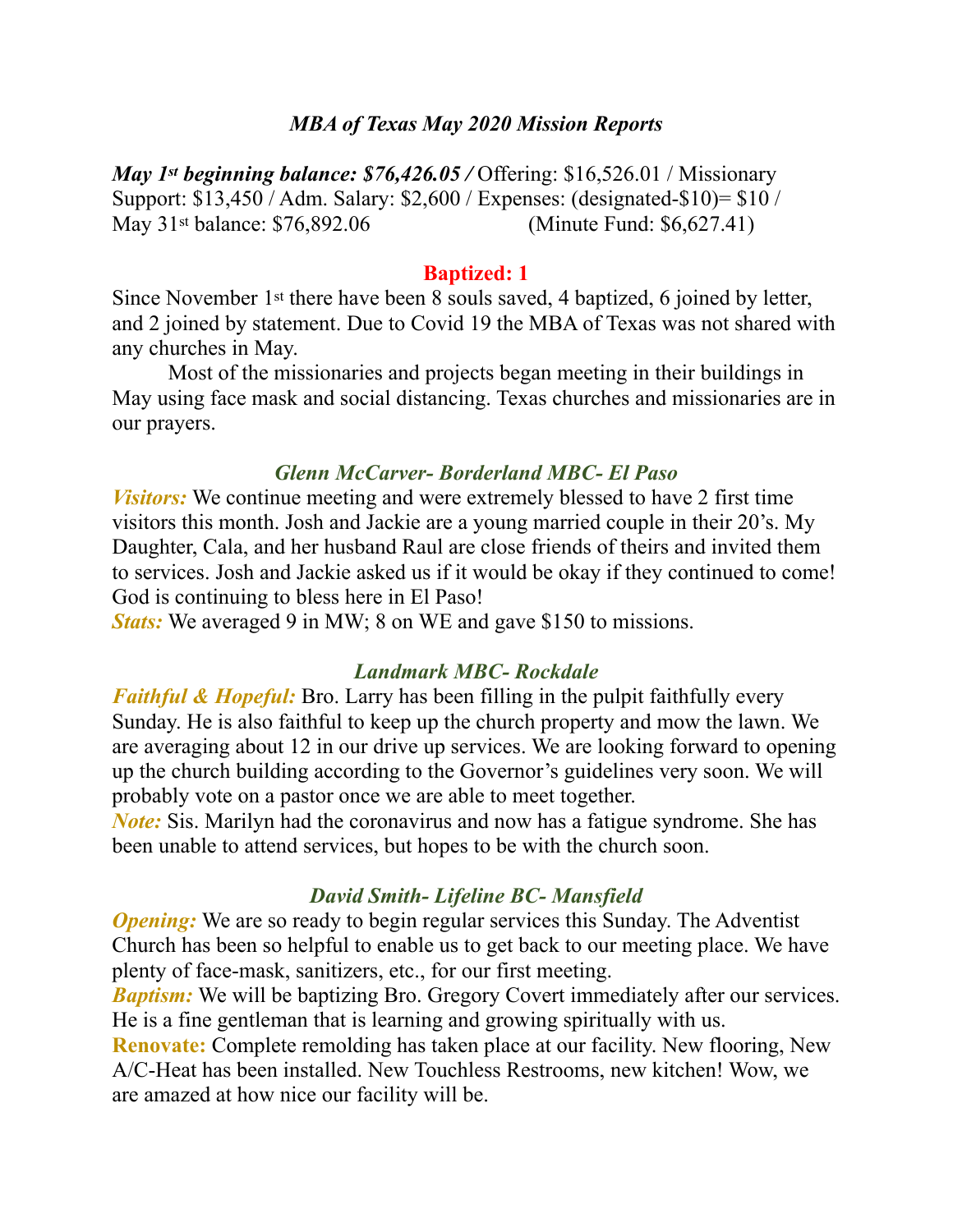*Concert:* We are so blessed to have Heather Smith, Gospel Country Singer to help us re-open this Sunday. She is a blessing to all of us and so willing to come and sing for us and of course, the Service.

*Stats:* We will baptize 1. We had over 400 views to our website. Our offering was \$3,580, with \$200 given to missions, and \$650 paid on rent.

*Momentum:* As a result of the Covid-19 the wind got sucked out of our sails. However, our group has stayed solid at 10 faithful souls. We have a lot of work to do to rebuild. Pray for us to find those whom God wants for us in order to build a strong N.T. Church in Mansfield.

## *Joe Bozarth- Fellowship BC- Conroe*

*Visitors:* Even though we lost two Sunday's during quarantine, we are still having regular visitors and we are up in attendance. One visitor from our Parking Lot services is still attending every Sunday. We have two visitors that are coming from before the quarantine. We have started a teenage class and are excited about watching that class grow.

*Stats:* We averaged 13 in SS; 18 in MW; 10 in EW; and 9 on WE. Our offering was \$6,548 with \$679.80 given to missions and \$3,002.32 paid on loan. *5th:* Sunday will be our Fifth Sunday and it will be ground-breaking for us. We have two picnic tables on our community park area and plan on using them

Sunday.

## *Leland Acker- Life Point MBC- Early*

*Blessed:* We are extremely blessed. Our congregation held together while in-person services were suspended, giving increased, and we have been able to resume inperson services.

**Together:** We resumed Sunday services on May 3<sup>rd</sup>, following the governor's recommendations to observe social distancing during services and to offer a special service for members 65 and over. The first week, my family and one member attended morning worship, and 6 attended an evening service for those 65 and over. The following week, our senior citizens "rebelled" and attended the morning service. Seeing how they wished to attend service with the rest of the congregation, we eliminated the evening service and brought the entire church together for Sunday mornings.

*Stats:* We averaged 15 in SS; 15 in MW; 5 in EW; and 10 on WE. Our Facebook Videos averaged 457. Our offering was \$4,682, with \$400 given to missions. **SS:** On May 17<sup>th</sup>, we resumed Sunday School and observed communion during morning worship. There were 23 in attendance. Social distancing recommendations and Covid-19 protocol were followed. Our people are returning to services, and are being safe. And, they continue to faithfully give to the Lord.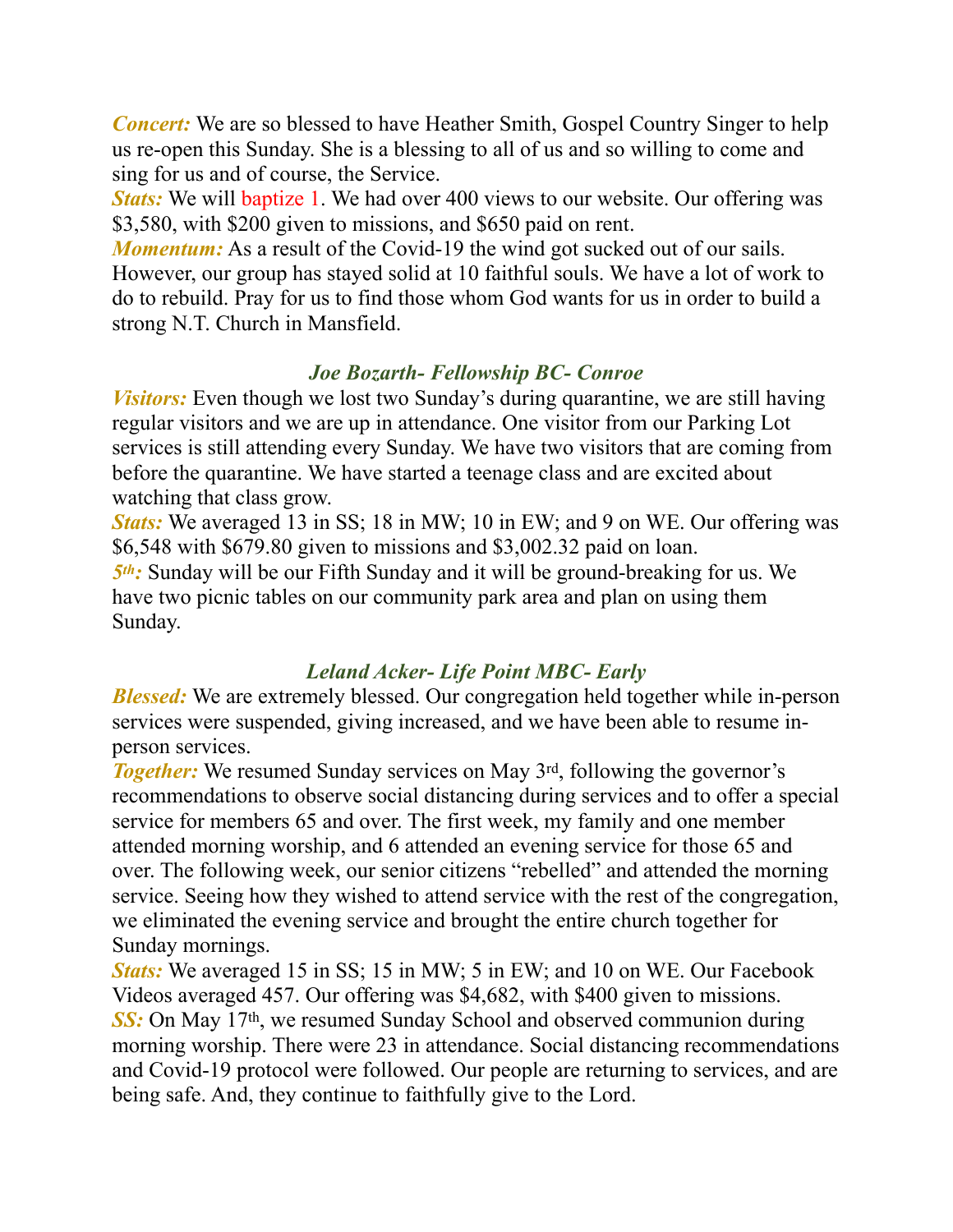*Meeting:* Lord willing, we will host the Southwest District Ladies Auxiliary Meeting and Mission Rally on Saturday July 25<sup>th</sup>, at 10 am. Make plans to come and visit. May God bless you, thank you for your prayers and support!

### *Victor Rice- Shiloh MBC- San Antonio*

We give thanks for the Lord allowing us to worship in services even though we are practicing social distancing and face masks.

**Services:** We still are not at 100 percent of membership due to fears of the virus. I am amazed that it's our older membership have been faithful to come compared to our youth. We started one in home Bible study that one of our couples is hosting and will be starting another Bible study at a retirement apt starting June 1st. We are still doing Facebook live for Sunday morning, evening and Wednesday evening services. We give thanks that the Lord is keeping us healthy and safe. *Stats:* We averaged 17 in MW, 11 in EW, and 11 on WE. Our offering was \$4,362.22 and we gave \$567 to missions and paid \$1,200 on rent. *Remodel:* Our new landlord has started to remodel our building which is much needed. We are going forward to work on purchasing a church building. We know that many churches went through much with this virus, and we pray for them.

## *Steven Haney- Texas Tech U- Lubbock*

*Shut-down:* May has been about like March and April for the MBSF here at Texas Tech. The school remained shut down completely for the rest of the semester and most likely will not open up to the in-person classes until fall. I have talked with several students who have said that even then TTU is considering hybrid schedules for the fall where each class will meet once in person each week and the rest will be online. If that is the case then I still have no idea what kind of restrictions they will put on the on-campus meetings and student organizations. I have remained in touch with most of the students and believe that all but one will be returning in the fall. Our student president and I have been working to get everything in order so we can attempt to remain registered as a student organization in the fall. Please be in prayer that we will be able to maintain that registration and that we will be able to continue meeting in the fall with few to no restrictions. Please also be in prayer for all the students as well as they try to figure out how to get back to Lubbock and what school will look like for them in the fall.

*Witness:* I have had the chance over the past month and a half to witness to 2 tech students who had to start a lawn business to make money since they both lost their jobs due to Covid. I am hoping that they will begin to consider Christ and their need for Him and hopefully join us for some of our Bible studies once things get up and going again. If anyone has any questions or concerns please let me know! Thank you for all your continued support and prayers even during this time of